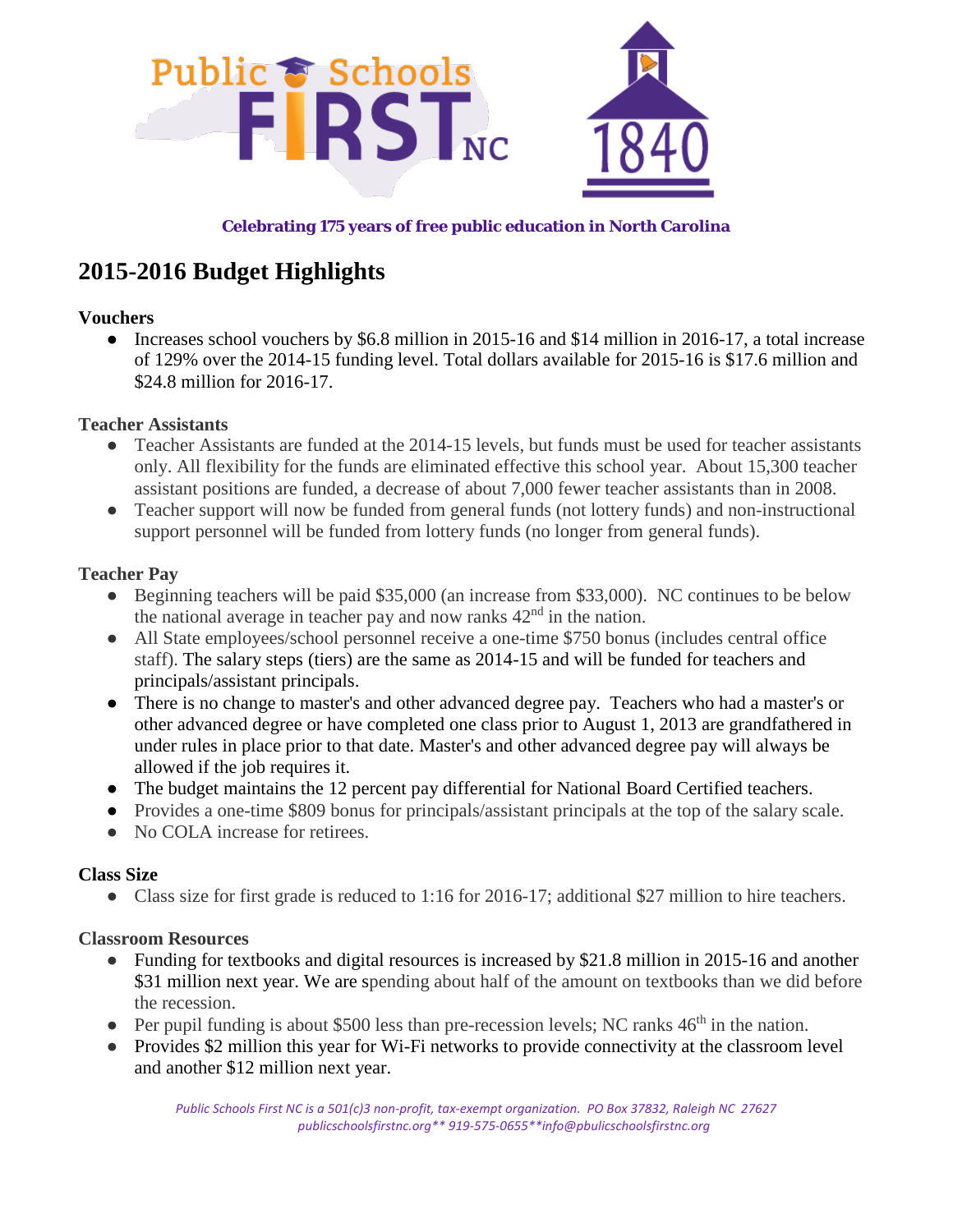## **Driver Education**

- Funds driver education for 2015-2016 (general fund) and 2016-2017 (civil penalty and forfeiture fund). School districts can charge up to \$65 per student to fund driver's education. School districts must reduce the fee for students who prove economic hardship.
- A study committee is established to determine how to lower the cost of the program and seek alternate providers such as private companies and community colleges.

## **NC Department of Public Instruction**

- Cuts NC Department of Public Instruction by 5.2 percent each year.
- NC DPI receives funds to carry out the Excellent Public Schools Act, a total of \$3.8 million in 2015-16 and \$8.5 million in 2016-17.
- Directs DPI to develop potential policy changes that improve outcomes for students with disabilities.

## **State Board of Education**

- The State Board of Education cannot allow waivers to local boards of education to state laws and rules with the exception of class size and school calendar requirements needed to accommodate makeup days due to school closings.
- Gives the State Board of Education the authority to consolidate county school districts that share a border. City school districts are excluded from this new authority.
- The State Board of Community Colleges and State Board of Education are directed to develop remedial classes in math, reading, and English for high school seniors who do not meet certain college readiness criteria.
- The State Board of Education is directed to find an alternative funding formula for the NC Virtual Public Schools.
- The State Board of Education is asked to evaluate the feasibility of integrating competency-based assessments for use in local school administrative units and as part of a statewide testing system.

# **Pre-K**

● A decrease of 5,400 slots since 2008; waiting list remains.

# **Teacher Evaluations**

● LEAs must ensure that all teachers are given access to school-level value-added data and their own value-added data.

## **Low Performing Schools**

- The State Board of Education must identify low performing **local school administrative units** on an annual basis. A low performing local school administrative unit is a unit in which the majority of the schools in that unit received a school performance grade of D or F and a school growth score of "met expected growth" or "not met expected growth." If a local administrative unit has been identified as low-performing, they must:
	- Within 30 days of the identification of a local school administrative unit as low-performing by the State Board, the superintendent must submit to the local board of education a preliminary plan for improving both the school performance grade and school growth score of each low performing school in the unit, including how the superintendent and other central office administrators will work with each low performing school and monitor the low performing school's progress, and how current local school administrative unit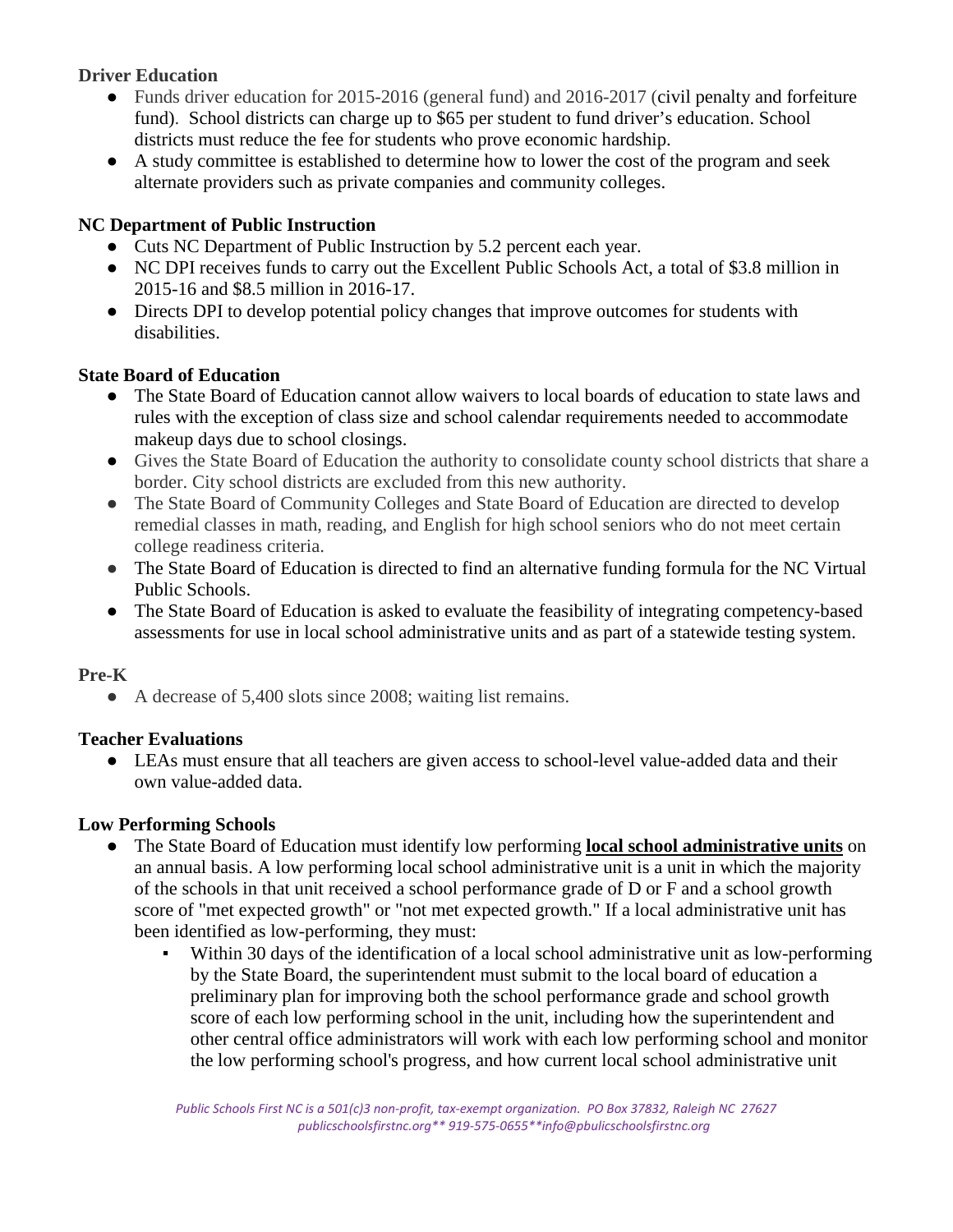policy should be changed to improve student achievement throughout the local school administrative unit.

- Within 30 days of its receipt of the preliminary plan, the local board shall vote to approve, modify, or reject this plan. Before the local board votes on the plan, it shall make the plan available to the public, including the personnel assigned to each low performing school and the parents and guardians of the students who are assigned to each low performing school, and shall allow for written comments.
- The local board shall submit a final plan to the State Board within five days of the local board's approval of the plan. The State Board shall review the plan expeditiously and, if appropriate, may offer recommendations to modify the plan. The local board shall consider any recommendations made by the State Board and, if necessary, amend the plan and vote on approval of any changes to final plan.
- The local board of education shall provide access to the final plan on the local school administrative unit's Web site. The State Board of Education shall also provide access to each low performing local school administrative unit plan on the Department of Public Instruction's Web site.
- Each local school administration unit identified as low performing shall provide written notification to the parent and guardians of students attending within 30 days of the identification.
- **State Board of Education must identity low-performing schools** annually. Schools that are given a school performance grade of D or F and have a school growth score of "met expected growth" or "not met expected growth" are considered "low performing" schools. Once a school is identified as low-performing and the school is not located in a local school administrative unit identified as low-performing, they must do the following:
	- Within 30 days of the initial identification of a school as low-performing by the State Board, the superintendent shall submit to the local board of education a preliminary plan for improving both the school performance grade and school growth score, including how the superintendent and other central office administrators will work with the school and monitor the school's progress.
	- Within 30 days of its receipt of the preliminary plan, the local board shall vote to approve, modify, or reject this plan. Before the local board approves the preliminary plan, it shall make the plan available to the public personnel assigned to that school and the parents and guardians of the students assigned to the school to allow for their written comments.
	- The local board shall submit a final plan to the State Board within five days of the local board's approval of the plan. The State Board shall review the plan expeditiously and if appropriate, may offer recommendations to modify the plan. The local board shall consider any recommendations made by the State -Board and if necessary, amend the plan and vote on approval of any changes to the final plan.
	- The local board of education shall provide access to the final plan on the local school administrative unit's Web site. The State Board of Education shall also provide access to each low-performing school plan on the Department of Public Instruction's Web site.
	- Each school identified as low-performing shall provide written notification to the parent and guardians of students attending within 30 days of the identification.